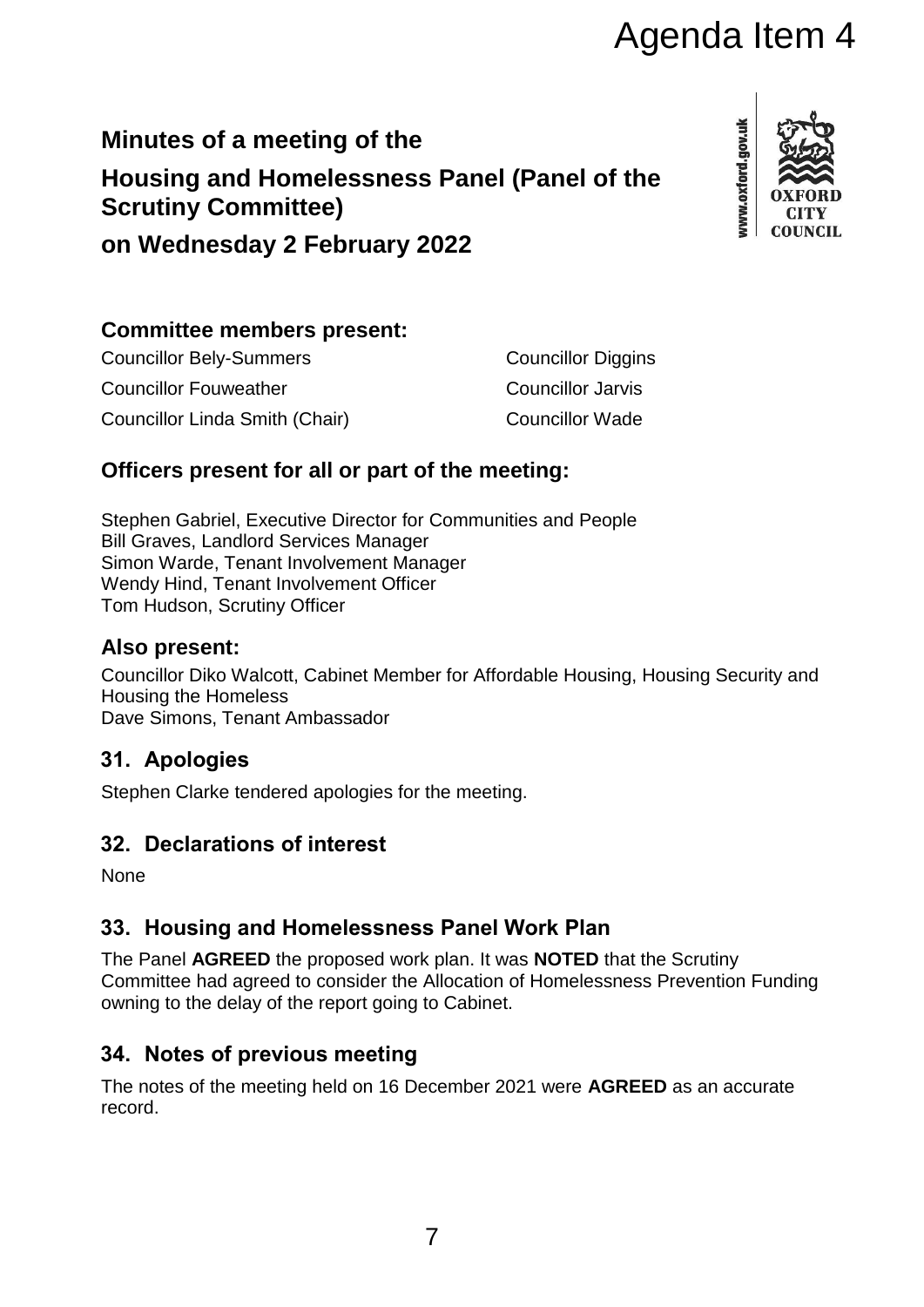## **35. Allocation of Homelessness Prevention Funds**

As above, it was **AGREED** this item would be deferred and passed to the Scrutiny Committee for consideration owing to the delay of the report going to Cabinet.

#### **36. Social Housing White Paper Readiness and Tenant Satisfaction Survey Response**

Bill Graves, Landlord Services Manager, presented to the Panel the report on the progress of the Council regarding the progress of its response to the Tenant Satisfaction Survey and readiness for the Social Housing White Paper.

Actions to improve the repairs service were on track. An SMS reminder and notification system was expected to go live in July, and a live dashboard to track underperformance in different areas had been designed and scoped, with an expected go-live of November. Dynamic Resource Scheduling was being used for half of operatives, with full take up expected by July. Just in time delivery was now in place through a contract with Grafton. A solution to enable follow-up visits to be booked whilst the operative was on-site was also being used by half of operatives with full take-up expected by July. The reporting, viewing and tracking portal for tenant repairs was slightly delayed because of changes made in the background by Microsoft, with expectation it would be running by October. Much progress had been made on damp and mould re-inspection visits, with all cases within the last two years checked on and prioritisation of cases occurring when reported. EDI and customer care training had been planned and was being rolled out to all staff. ODS had appointed a project manager to develop a Customer Service Strategy.

Following this, members asked about the certainty of estimated time frames, particularly in relation to QL-related issues. The time frames provided were felt to be robust, but the work was reliant on a small number of individuals within the Council, making unexpected work for them more likely to cause delays. The Council's awareness of mould and ventilation issues for highly efficient houses was queried. It was confirmed that this issue formed part of the consideration of which interventions to use for the Council's retrofitting programme.

To address feedback by tenants that the quality of the home was a concern for a number the Council was undertaking a long-term £51m improvement programme. A stock condition survey would be undertaken to identify works required, with the contractor being appointed by April 2022. The Great Estates work, with a budget of £1.1m would also continue.

Interest was expressed by Councillors in being able to contribute ideas to the Great Estates programme, but many felt they were being held back by a lack of knowledge how the programme worked. It was **AGREED** that this topic would be referred to Democratic Services to be added to the list of topics for all-member briefings postelection. The briefing would be based on the recent report submitted to the Leaders meeting on the process for Great Estates sign-off.

With a view to readiness for the implementation of the Social Housing white paper the Council was in the process of recruiting an engagement team to deliver the engagement plan. The recruitment was expected to be complete by June, subject to budget sign-off. Better data capture and a customer portal to enable better digital access were expected to launched in June, with completion by 2024. Engagement plans would also include leaseholders as well as tenants.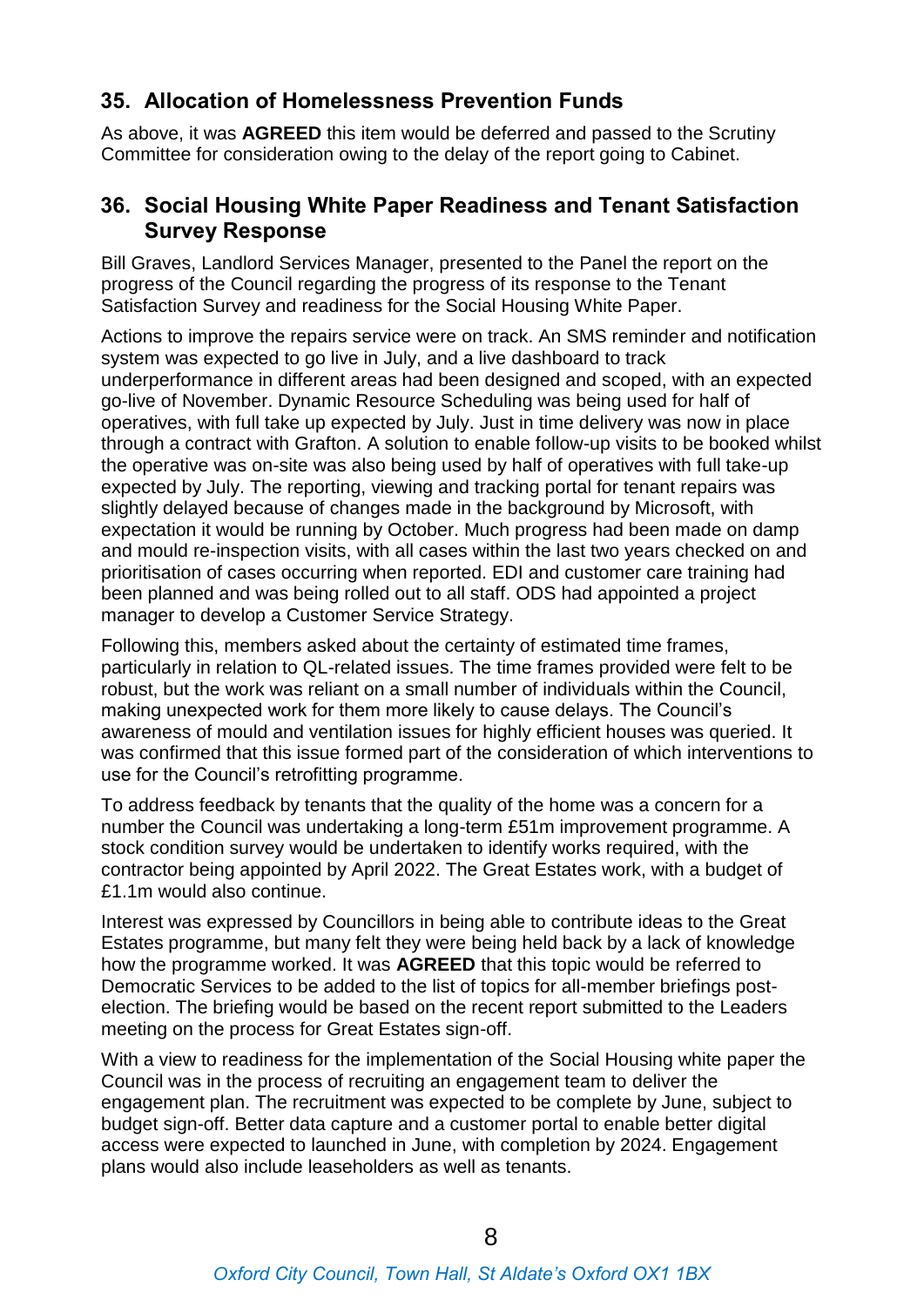Anti-social behaviour (ASB) had been an area of divergence between the Council and a number of tenants, with difference of opinion over whether responsive measures should be preventative or punitive. To address this, an engagement process was underway for completion in July and greater information was to be available at the same time online about the support the Council could provide. The new ASB policy was already in place.

Finally, the integration of the Housing, Communities and Community Safety functions would increase cross-working and improve outcomes. To date, pilots had been completed. In addition to this, extra front-line staff would be recruited (subject to budget approval) in April. An external review of how the Council delivers its services to tenants was imminently to have instructions issued, with the report expected by the end of May.

Concern was expressed at the low level of satisfaction shown by leaseholders and the possible reasons explored. One cause was the different nature of the relationship, with many leaseholders did not live in the property itself but rented it out so they tended to see the Council as a source of bills rather than providing enrichment to the community. An area of improvement identified, however, was providing more information. A number of leaseholder ambassadors had been working with the Council to develop a leaseholder handbook, with information relevant to the specific needs and interests of leaseholders.

Another area of concern was over whether the action plan's response to the dissatisfaction amongst younger people over the quality of their homes, solely investing in digitalisation, was sufficient. Officers were keen to capture feedback from younger tenants soon after moving in on their experience relative to their expectations. It was expected, however, that the overall increase in engagement would also provide a strong steer as to necessary future avenues of work. The Panel suggested the recruitment of younger tenant ambassadors. As part of that, it would be useful to know the age breakdown of those responding to the tenant satisfaction survey who were willing to be contacted.

The capability to use the survey data to understand views by residents on different estates was questioned. Ward-level responses could be tracked, but it was not possible to be more granular. This was an area identified by officers for follow-up in order to identify priority issues for each ward.

Councillor difficulties with tracking progress on case work were commented on. It was explained that all member enquiries to ODS should go via the Contact Centre, which would enable the issues to be logged. This would then provide a facility for councillors to track case work updates.

The report was **NOTED**.

Councillor Diko Walcott left the meeting at the conclusion of this item.

#### **37. Tenant Involvement Presentation**

Simon Warde, Tenant Involvement Team Manager, and Wendy Hind, Tenant Involvement Team Officer, provided a verbal briefing on the practical issues around supporting tenant involvement.

The growth in interaction between landlords and their tenants as required by the Social Housing white paper would mean a significant increase in the number of tenant ambassadors. The process of publicising opportunities and identifying suitable individuals was one which takes time and planning. Likewise, matching to suitable opportunities and providing training and equipment was also a practical challenge. A